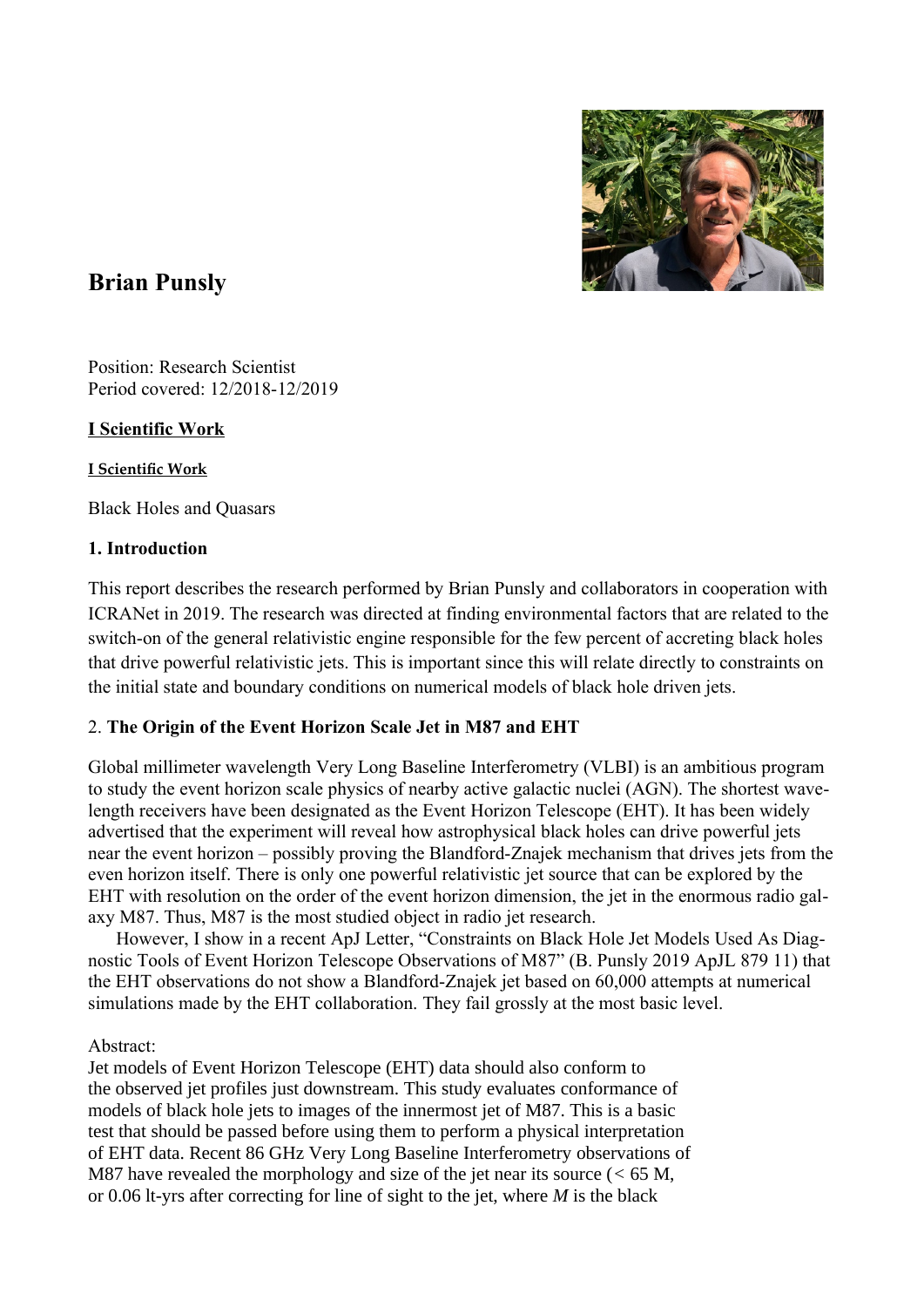hole mass in geometrized units) for the first time. Current transverse resolution indicates that this region is dominated by flux emanating from the edge of the jet. The observed inner jet profiles are compared to all existing published synthetic radio images constructed from \state of the art" 3-D numerical simulations of the black hole accretion system in M87. Despite efforts to produce the characteristic wide, edge dominated jet, these models are too narrow (by a factor of  $\sim$  2) in the region 0.06 - 0.32 lt-yrs from the source, even though the jets (spine and/or sheath) in the image plane might appear conformant farther downstream. Furthermore, the synthetic radio images are not edge dominated 0.06 - 0.32 lt-yrs from the source, but spine dominated. Analyses that implement these models as physical diagnostics of EHT visibility amplitudes are therefore suspect. Thus, these inner jet characteristics are important considerations before applying simulations to the EHT data.

#### 3. **Discrete and Continuous Ejection Models of the Radio Source Associated with GW170817**

From the paper of the same name (B. Punsly 2019 ApJL 871 34)

ABSTRACT:

The gravity wave source, GW170817, and associated gamma ray burst (GRB), GRB 170817A, produced radio emission that was detected in multiple epochs of Very Long Baseline Interferometry (VLBI) and with broadband radio photometry. Three unique pieces of observational evidence were determined: a discrete radio emitting region that moves with an apparent velocity of *≈* 4c, the discrete region includes all of the radio flux, and there is likely a synchrotron self absorption (SSA) spectral turnover on day  $\sim$  110 and day  $\sim$  160 after ejection. This unprecedented wealth of data for a GRB provides a unique opportunity to understand the radio emitting plasma that was ejected by the putative merger event. The velocity can constrain the kinematics and the SSA turnover has been used to constrain the size to much smaller than can be done with an unresolved VLBI image, allowing one to estimate the associated plasmoid size directly from the data and improve estimates of the energetics. Models of the radio emission for both a turbulent, protonic, discrete ballistic ejection and a high dissipation region within an otherwise invisible Poynting flux dominated positron-electron jet are considered. On days <sup>∼</sup> 110 and <sup>∼</sup> 160 post-merger, for the range of models presented, the jet power is  $2 \times 10^{39}$  -  $8 \times 10^{40}$  ergs=s and the ballistic plasmoid kinetic energy is  $3 \times 10^{45}$  -1:5 $\times 10^{47}$ ergs. Even though only valid after day 110, this independent analysis augments traditional GRB light curve studies, providing additional constraints on the merger event.